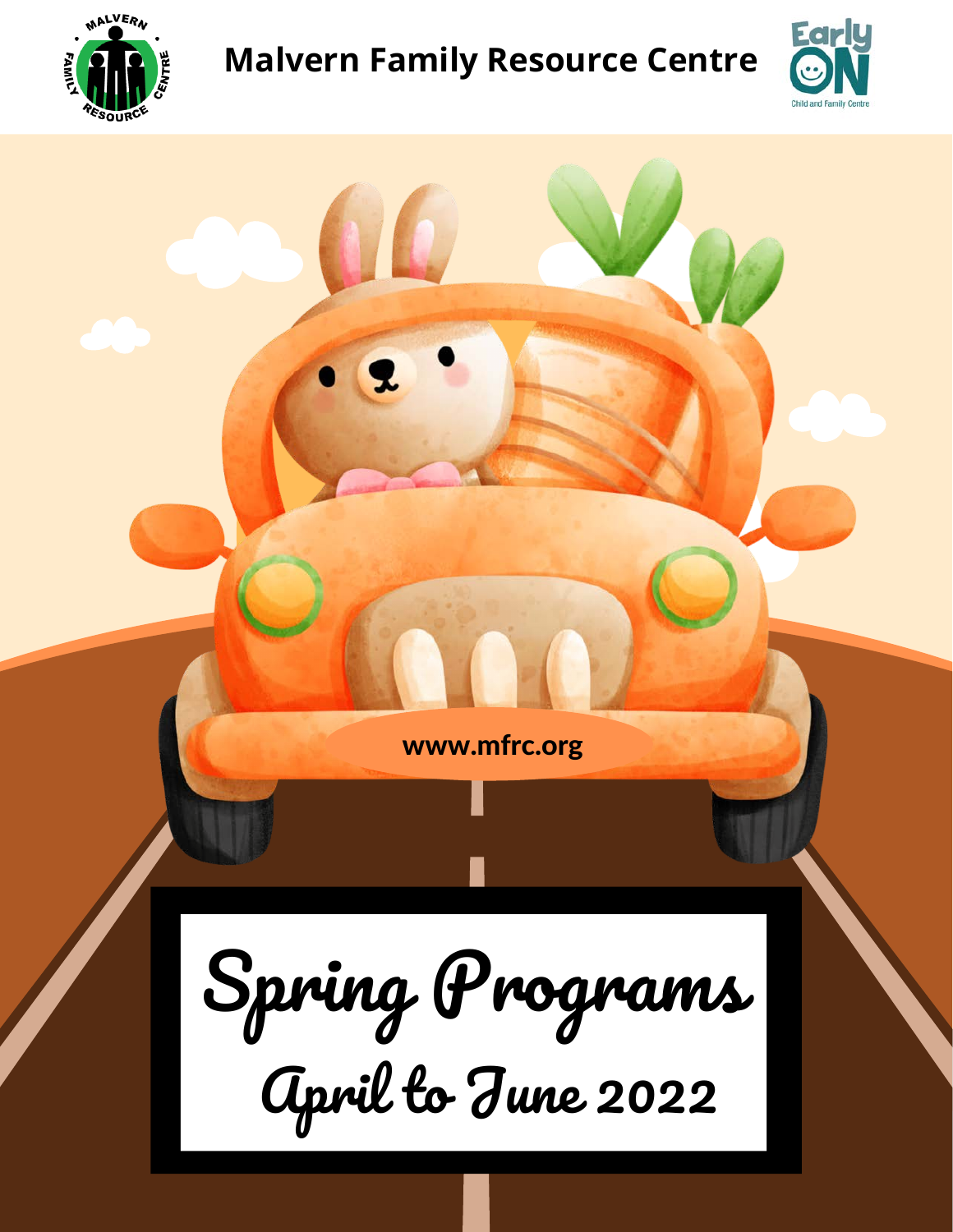



## Indoor Program Schedule April to June 2022

 **MFRC - 90 LITTLES RD | MONDAYS TO FRIDAYS TOGETHER TIME 9 : 30 A.M. - 11 : 3 0 A.M. with Patricia 647-914-9284 \*BABY WONDERLAND\*** *(Pre-register Program)*  **1 0 : 0 0 A.M. - 1 1 : 3 0 A.M. with Patricia 647-914-9284 (MONDAY ONLY) \*LET'S GET STARTED\*** *(Pre-register Program)*  **9 : 3 0 A.M. - 1 1 : 3 0 A.M. with Annie 647-774-6324 (THURSDAY ONLY) \*SCHOOL READINESS\*** *(Pre-register Program)*  **1 : 3 0 P.M. - 3 : 3 0 P.M. with Patricia 647-914-9284 (MON TO THURS ONLY) MFRC - 1321 NEILSON RD | MONDAYS TO FRIDAYS TOGETHER TIME 9 : 3 0 A.M. - 1 1 : 3 0 A.M. with Tanya 647-561-6726 FUN WITH NUMBERS 1 : 3 0 P.M. - 3 : 3 0 P.M. with Tanya 647-561-6726 (MON TO THURS ONLY) NEILSON HOUSE - 1575 NEILSON RD| TUESDAYS AND THURSDAYS TOGETHER TIME 9 : 3 0 A.M. - 1 1 : 3 0 A.M. with Jaime 647-514-3049 MILLIKEN PARK COMMUNITY CENTRE - 4325 MCCOWAN RD| MON TO WED TOGETHER TIME 9 : 3 0 A.M. - 1 1 : 3 0 A.M. with Annie 647-774-6324 1 : 3 0 P.M. - 3 : 0 0 P.M. with Annie 647-774-6324 (THURSDAY ONLY) MACKLIN P.S - 36 INGLETON BLVD, DK ROOM| MONDAYS CREATIVE LEARNING 3 : 3 0 P.M. - 5 : 0 0 P.M. with Kitty 647-819-3483 CD FARQUHARSON P.S - 1965 BRIMLEY ROAD, CLASSROOM 14| TUESDAYS CREATIVE LEARNING 3 : 3 0 P.M. - 5 : 0 0 P.M. with Kitty 647-819-3483 AGNES MACPHAIL P.S - 112 GOLDHAWK TRAIL, PORTABLE FUN WITH LETTERS 9 : 3 0 A.M. - 1 1 : 0 0 A.M. with Kitty 647-819-3483 (MON & THURS ONLY)**